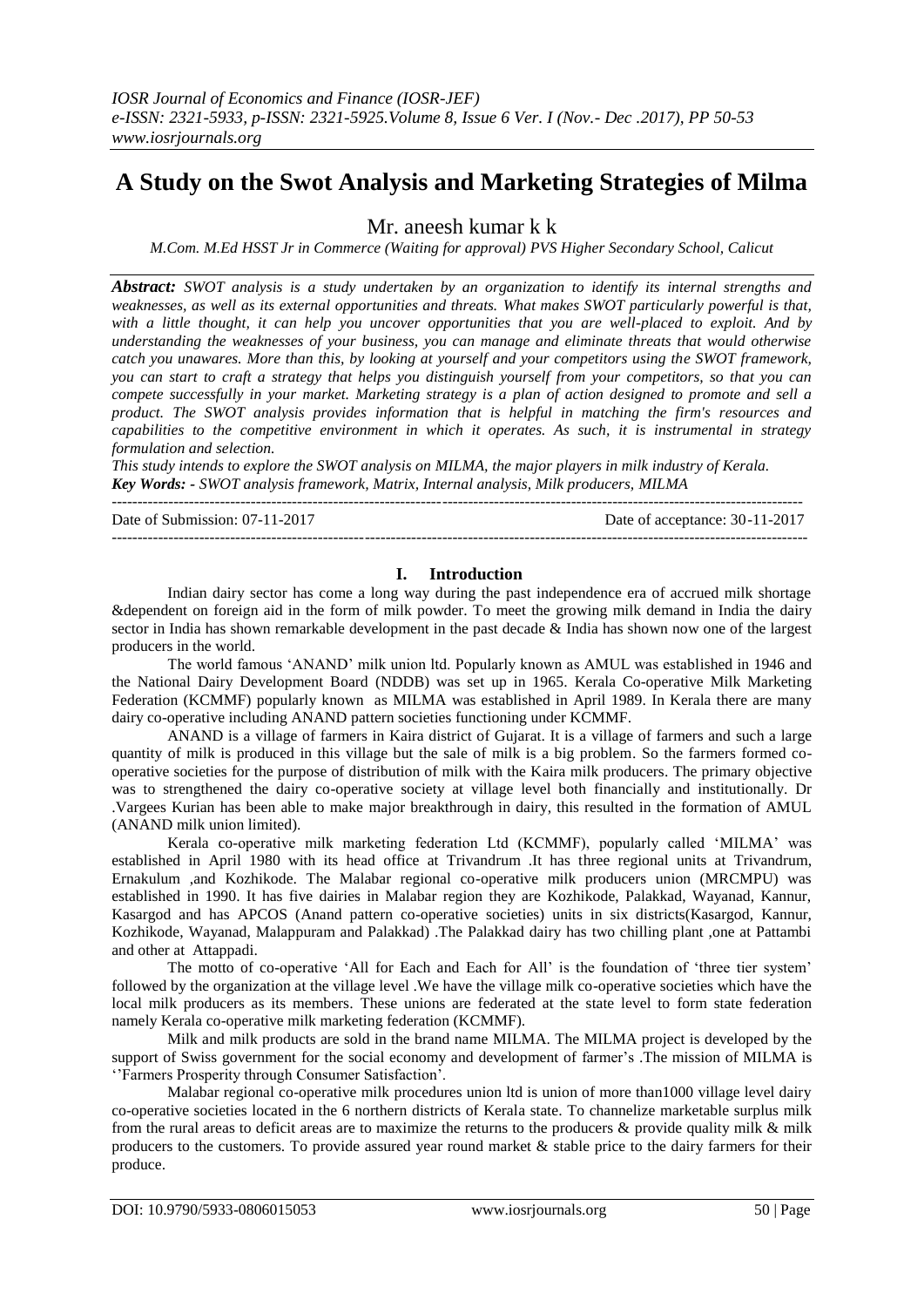The main aim for choosing the topic "SWOT analysis and marketing strategies of MILMA " is to analyses the strength ,weakness ,opportunity, and threats of MILMA and also to know the various marketing strategies adopted by MILMA.

**SWOT analysis** is a structured [planning](http://en.wikipedia.org/wiki/Plan) method used to evaluate the **S**trengths, **W**eaknesses, **O**pportunities, and **T**hreats involved in a [project](http://en.wikipedia.org/wiki/Project) or in a [business](http://en.wikipedia.org/wiki/Business) venture. A SWOT analysis can be carried out for a product, place, industry or person. It involves specifying the objective of the business venture or project and identifying the internal and external factors that are favorable and unfavorable to achieving that objective. The technique is credited to [Albert Humphrey,](http://en.wikipedia.org/wiki/Albert_S._Humphrey) who led a convention at the Stanford Research Institute (now [SRI International\)](http://en.wikipedia.org/wiki/SRI_International) in the 1960s and 1970s using data from [Fortune 500](http://en.wikipedia.org/wiki/Fortune_500) companies. The degree to which the internal environment of the firm matches with the external environment is expressed by the concept of [strategic](http://en.wikipedia.org/wiki/Strategic_fit)  [fit.](http://en.wikipedia.org/wiki/Strategic_fit)

Setting the objective should be done after the SWOT analysis has been performed. This would allow achievable goals or objectives to be set for the organization.

- **S**trengths: characteristics of the business or project that give it an advantage over others.
- **W**eaknesses: characteristics that place the business or project at a disadvantage relative to others
- **O**pportunities: elements that the project could exploit to its advantage
- **T**hreats: elements in the environment that could cause trouble for the business or project

**SWOT Analysis Framework** Environmental Scan /  $\sqrt{2}$   $\sqrt{2}$   $\sqrt{2}$   $\sqrt{2}$ Internal Analysis External Analysis / \  $\qquad$   $\qquad$   $\qquad$   $\qquad$   $\qquad$   $\qquad$   $\qquad$   $\qquad$   $\qquad$   $\qquad$   $\qquad$   $\qquad$   $\qquad$   $\qquad$   $\qquad$   $\qquad$   $\qquad$   $\qquad$   $\qquad$   $\qquad$   $\qquad$   $\qquad$   $\qquad$   $\qquad$   $\qquad$   $\qquad$   $\qquad$   $\qquad$   $\qquad$   $\qquad$   $\qquad$   $\qquad$   $\qquad$   $\qquad$   $\qquad$   $\qquad$  Strengths Weaknesses | Opportunities Threats | SWOT Matrix

The following diagram shows how a SWOT analysis fits into an environmental scan:

#### **OBJECTIVES OF THE STUDY**

- The primary objective is to conduct SWOT analysis and to identify marketing strategies of MILMA
- To understand the present strength, weaknesses, opportunities, threats and marketing strategies and measures, adopted by MILMA for increasing the sale of products.
- To study the factors which influence the customers most while purchasing of MILMA products.

## **RESEACH METHODOLOGY**

A research design is the arrangement of conditions for collecting and analysis of data in a manner that aims to combine relevance to the research purpose with economy in procedure."Research design is the conceptual structure within which the research is conducted. Hence the research design chosen is descriptive research design.

Primary data was collected from the marketing department of MILMA PALAKKAD through questionnaire and observation. Secondary data is collected from the previous study, company records magazines and the journals and book.

Research instruments were questionnaire and informal interviews. In this research the total population size is 100 customers of MILMA. From total population sampling size is 50.

# **DATA ANALYSIS**

The SWOT analysis will always give a route map for any kind of businesses. It is a universally accepted theory of business. The following data analysis were conducted to identify some of the SWOT components. Given below are the only major part of the study in its simplest form.

The table number 01 shows the mind of selected customers regarding the selection of milk product"s brand considering while purchasing.

Identification of SWOTs is important because they can inform later steps in planning to achieve the objective. First, the decision makers should consider whether the objective is attainable, given the SWOTs. If the objective is *not* attainable a different objective must be selected and the process repeated. Users of SWOT analysis need to ask and answer questions that generate meaningful information for each category (strengths, weaknesses, opportunities, and threats) to make the analysis useful and find their competitive advantage.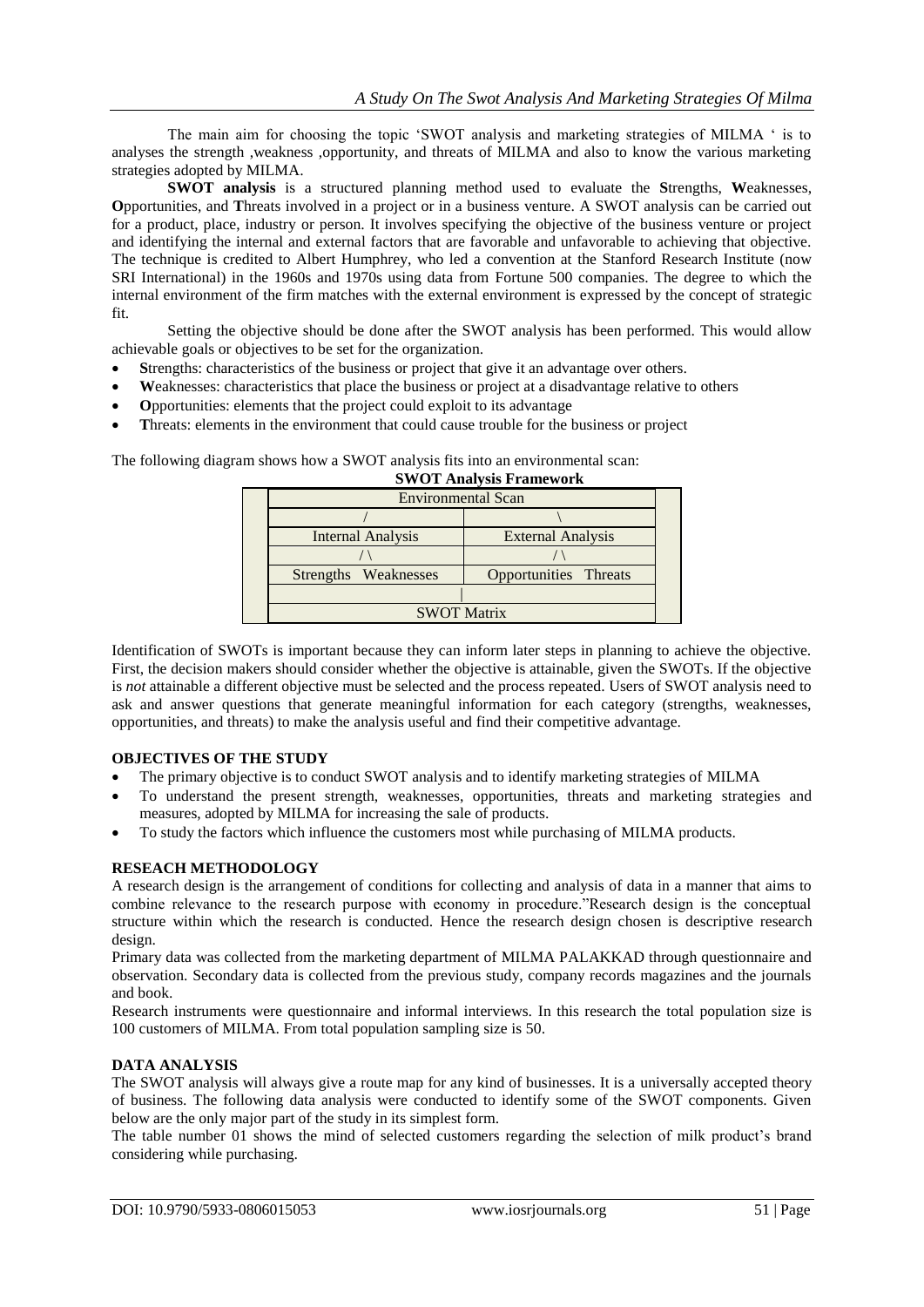| Opinion       | <b>No. of Respondents</b> | Percentage |
|---------------|---------------------------|------------|
| <b>MILMA</b>  | 40                        | 80%        |
| Amul          |                           | 4%         |
| <b>Others</b> |                           | 16%        |
| <b>Total</b>  | 50                        | 100%       |

**Table No: 01: Selection of brand while buying milk products**

When thinking about buying milk products 80% of the respondents are opting MILMA rather than any other brands. Only 20% of the respondents prefer all other brands. This unimaginable reply from the respondents shows the future prospects of the company.

The following table shows the data about the opinion of customers to think about the competitors products. The results drawn are really magnificent.

| _ _ _ _ _ _ _ _ _ _ _ _ _ | ---- - -- - - - -------   | --------<br>- - - - - - - - - |
|---------------------------|---------------------------|-------------------------------|
| <b>Options</b>            | <b>No. of Respondents</b> | Percentage                    |
| Yes                       |                           | 16%                           |
|                           | …                         | 84%                           |
| Total                     | 50                        | 100%                          |

84% of the respondents think that MILMA products are better than the competitors' products and only 16% of the respondents are of the opinion that competitors" products are better than MILMA products. The opinion shows the quality of service and products provided by the MILMA and it ultimately shows the credibility of the firm.

The satisfaction level of customers was also collected as part of the study. This is because of the importance of customer satisfaction in success of any organization as well as business.

| <b>Table No: 03: Defields provided by MILMA – Sausited:</b> |                           |            |  |  |
|-------------------------------------------------------------|---------------------------|------------|--|--|
| <b>Options</b>                                              | <b>No. of Respondents</b> | Percentage |  |  |
| Yes                                                         |                           | 76%        |  |  |
| N٥                                                          |                           | 24%        |  |  |
| Total                                                       | 50                        | 100%       |  |  |

# **Table No: 03: Benefits provided by MILMA – Satisfied?**

76% of the respondents are satisfied with benefits provided by MILMA however 24% of the respondents say that MILMA does not provide better benefits than its competitors in the market. More than three quarter of the customers are favoring the company. It is really strength of the company.

For any business there is both boon side as well as problem side. The table below shows the problems faced by MILMA in connection with customers. The opinion is collected from the customer's point of view.

| $-$ 0.0 $-$ 0.0 $-$ 0.0 $-$ 0.0 $-$ 0.0 $-$ 0.0 $-$ 0.0 $-$ 0.0 $-$ 0.0 $-$ 0.0 $-$ 0.0 $-$ 0.0 $-$ 0.0 $-$ 0.0 $-$ 0.0 $-$ 0.0 $-$ 0.0 $-$ 0.0 $-$ 0.0 $-$ 0.0 $-$ 0.0 $-$ 0.0 $-$ 0.0 $-$ 0.0 $-$ 0.0 $-$ 0.0 $-$ 0.0 $-$ 0 |                           |            |  |  |
|-------------------------------------------------------------------------------------------------------------------------------------------------------------------------------------------------------------------------------|---------------------------|------------|--|--|
| Options                                                                                                                                                                                                                       | <b>No. Of Respondents</b> | Percentage |  |  |
| Management of Supply                                                                                                                                                                                                          |                           | 80%        |  |  |
| Competitors                                                                                                                                                                                                                   |                           | 20%        |  |  |
| Disease found in cattle's                                                                                                                                                                                                     |                           | -          |  |  |
| Difficulty to explore the interior areas                                                                                                                                                                                      | -                         | -          |  |  |
| Total                                                                                                                                                                                                                         |                           | 100%       |  |  |

**Table No: 04: Problems faced by MILMA (from the opinion of customers)**

Most of the respondents, i.e., 80% of them are of the opinion that Management of Supply of MILMA products is one of the major problem faced by the brand and20% of them are of the opinion that competition is the major problem faced by MILMA. None of them said that the diseases found in cattle"s or the Difficulty to explore the interior areas, contributed to the list of problems faced by MILMA.

#### **SWOT Analysis STRENGTH**

- District wise it is the largest agricultural area of Kerala; therefore here the milk production is also very high quality
- Availability of resources is high.
- Purchasing power of consumer is increasing with growing economy of middle class people.
- Increasing demand for milk production since milk consumption is a regular part of our diet.
- Sales in diversity in different places.
- Large number of commercial and hi –tech farms are coming up
- More financial stability of common people